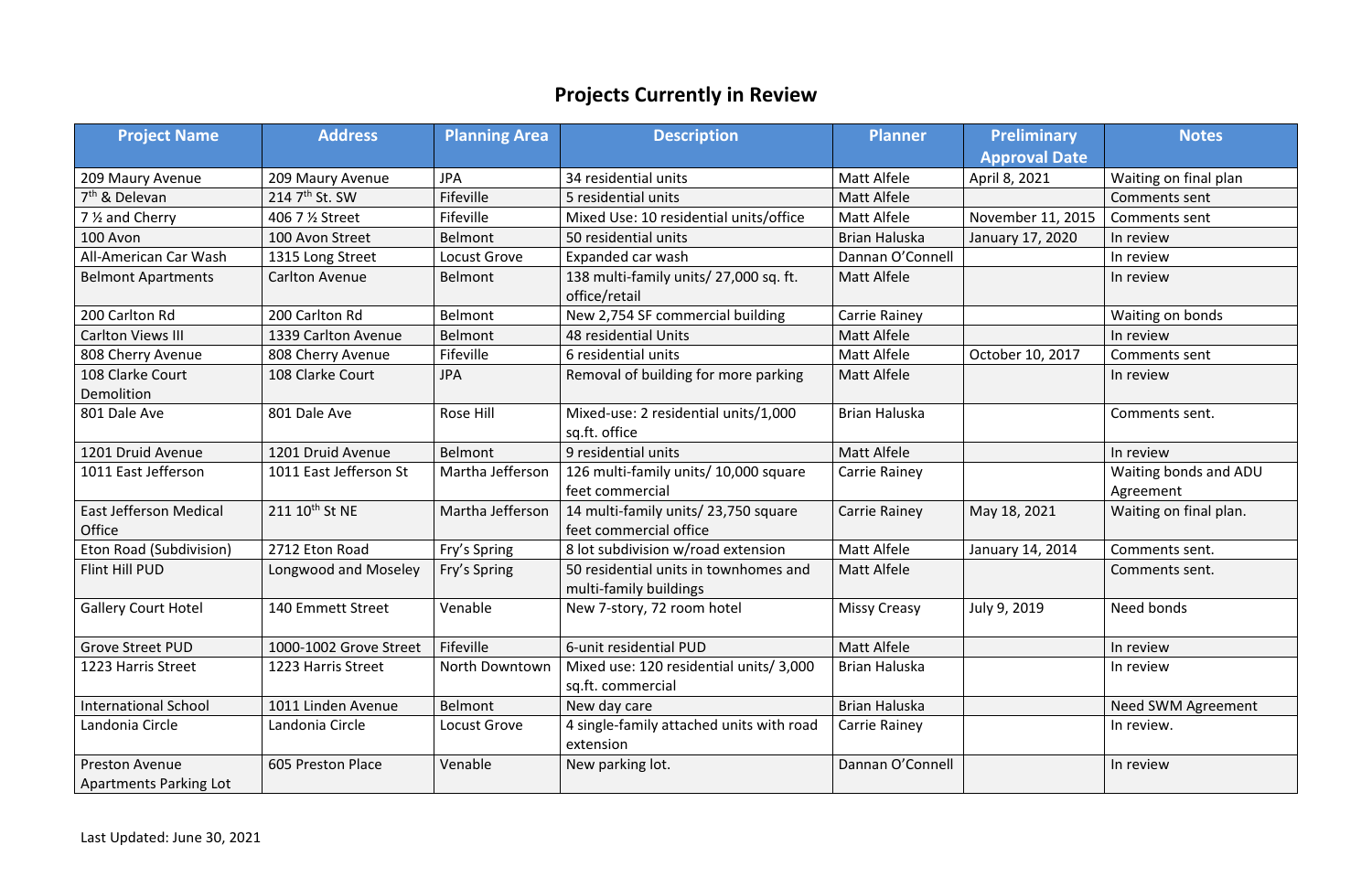| <b>Rootstock Farms</b> | 918 Nassau St                      | Belmont               | 28 residential units                             | <b>Matt Alfele</b>   | August 27, 2020 |                      |
|------------------------|------------------------------------|-----------------------|--------------------------------------------------|----------------------|-----------------|----------------------|
| 513 Rugby Road         | 513 Rugby Road                     | Venable               | New 12-unit multi-family residential<br>building | <b>Brian Haluska</b> |                 | Comments sent        |
| Seminole Square        | 361-399 Hillsdale Drive            | Greenbrier            | Expansion and Redevelopment of                   | <b>Missy Creasy</b>  |                 | In review            |
| Redevelopment          |                                    |                       | existing shopping center                         |                      |                 |                      |
| SOHO                   | 300 block of 9 <sup>th</sup> St SW | Fifeville             | 24 residential units and 10,908 sf               | Matt Alfele          |                 | <b>Comments sent</b> |
|                        |                                    |                       | commercial retail                                |                      |                 |                      |
| Tarleton Oak           | 815 East High Street/404           | <b>North Downtown</b> | 86,107 sq. ft. office building/56 unit           | <b>Brian Haluska</b> |                 | Review complete      |
|                        | 8 <sup>th</sup> Street NE          |                       | residential building                             |                      |                 |                      |
| <b>Weston Building</b> | <b>Albemarle Street</b>            | Rose Hill             | 2,860 SF commercial building                     | Brian Haluska        |                 | Comments sent.       |
| Willoughby             | <b>Harris Road</b>                 | <b>Ridge Street</b>   | 48 unit multi-family residential                 | <b>Carrie Rainey</b> |                 | Deferred             |
|                        |                                    |                       | development                                      |                      |                 |                      |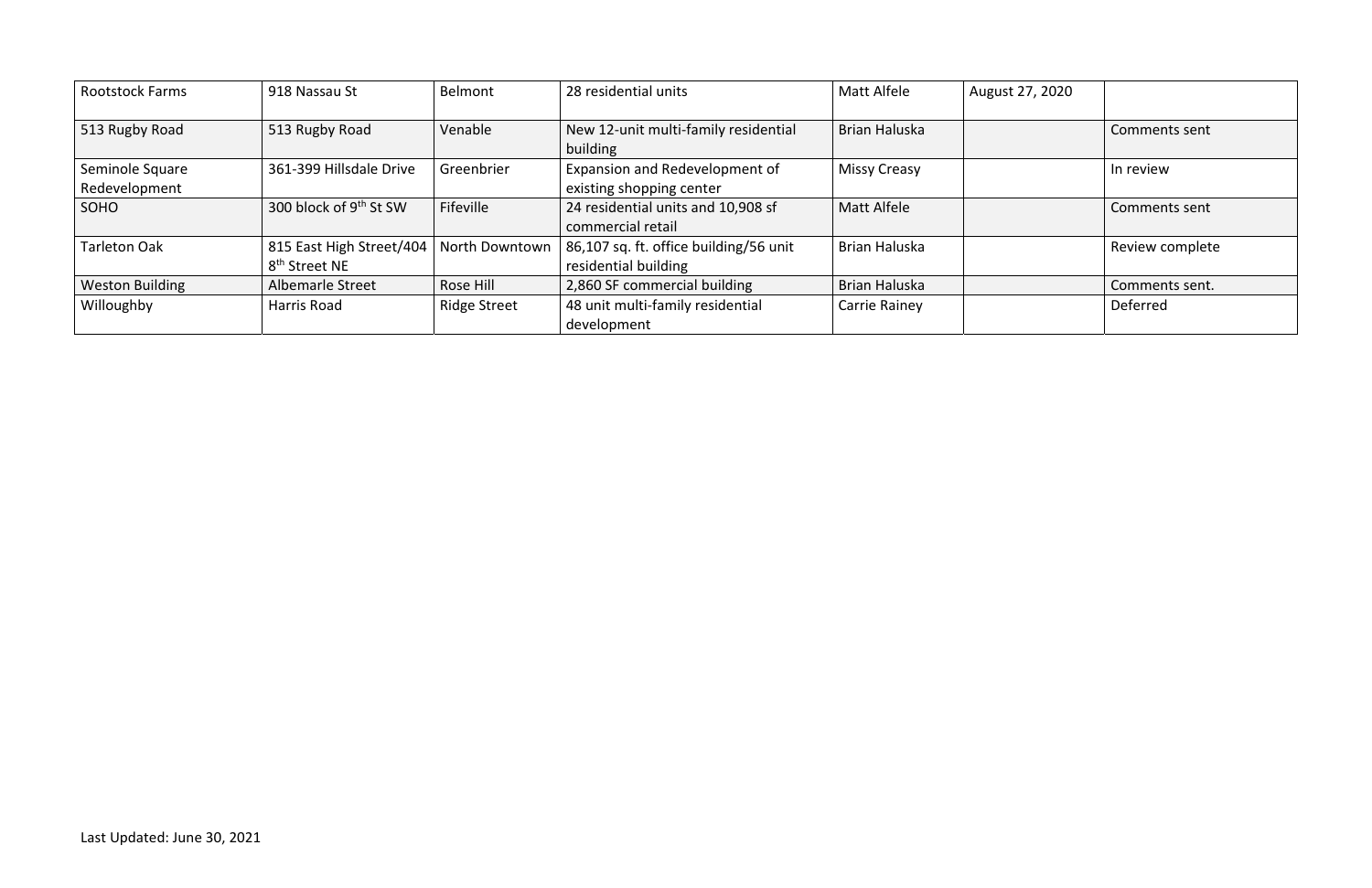## **Approved Projects Not Under Construction**

(Site Plans expire 5 years after approval date, except where noted by an asterisk)

| <b>Project Name</b>                       | <b>Address or Tax Map Parcel</b>                       | <b>Planning Area</b> | <b>Description</b>                                                        | <b>Planner</b>       | <b>Approval Date</b> |
|-------------------------------------------|--------------------------------------------------------|----------------------|---------------------------------------------------------------------------|----------------------|----------------------|
| 915 6 <sup>th</sup> Street SE             | 915 6 <sup>th</sup> Street SE                          | <b>Ridge Street</b>  | 28-unit multifamily building                                              | Carrie Rainey        |                      |
| 11 <sup>th</sup> Street Parking Lot       | 11 <sup>th</sup> Street NW                             | $10th$ and Page      | New fence, lights, striping, and landscaping for existing<br>parking lot. | Brian Haluska        | July 7, 2009*        |
| <b>Charley Close</b>                      | Corner of Rougemont and<br>Hartman's Mill Road         | <b>Ridge Street</b>  | 6 lot single-family subdivision                                           | Carrie Rainey        | August 3, 2010*      |
| 925 East Market                           | 925 East Market St.                                    | Martha Jefferson     | 57-unit mixed use building with 18,297 sq. ft. commercial<br>space        | Carrie Rainey        | May 2, 2017          |
| <b>East McIntire Park</b><br>Improvements | <b>McIntire Park</b>                                   | Greenbrier           | McIntire Botanical Garden, Visitor's Center, Trails                       | Dannan<br>O'Connell  | September 19, 2017   |
| <b>Eddins Cottages</b>                    | Corner of Carlton Avenue and<br><b>Chestnut Street</b> | <b>Belmont</b>       | 10-unit townhouse development                                             | <b>Carrie Rainey</b> | February 23, 2007*   |
| Friendship Court-Phase 1                  | 400-426 Garrett Street                                 | North Downtown       | 106 residential units/4,200 square feet commercial space                  | Brian Haluska        |                      |
| <b>Fulton Bank</b>                        | 901 Seminole Trail                                     | The Meadows          | New bank building                                                         | Dannan<br>O'Connell  | March 3, 2016        |
| 201 Garrett Street                        | 201 Garrett Street                                     | North Downtown       | 200 room hotel/80 residential units                                       | Brian Haluska        | October 19, 2018     |
| <b>Greenbrier Trail</b>                   | <b>Greenbrier Park</b>                                 | Greenbrier           | Trail upgrade and new trailhead                                           | Dannan<br>O'Connell  |                      |
| Old K-Mart Shopping Center                | 1801 Hydraulic Road                                    | Greenbrier           | Partial building demolition and site improvements                         | Dannan<br>O'Connell  | September 4, 2019    |
| Kroger                                    | 220 Zan Road                                           | The Meadows          | 97,979 sq. ft. grocery store                                              | Dannan<br>O'Connell  | August 2, 2016       |
| Landmark Hotel                            | 201 E. Water Street                                    | North Downtown       | 92,000 SF hotel                                                           | <b>Brian Haluska</b> | April 28, 2008*      |
| <b>West McIntire Park Trailhead</b>       | 250 Bypass/Rugby Ave                                   | Greenbrier           | Trailhead facility/Parking area/Bus Dropoff/Trail                         | Dannan<br>O'Connell  | August 12, 2016      |
| 1139 River Road                           | 1139 River Road                                        | Locust Grove         | Office/warehouse building                                                 | Dannan<br>O'Connell  | March 24, 2011       |
| SOHO                                      | 300 block of 9 <sup>th</sup> Street SW                 | Fifeville            | 6-unit mixed-use building with 40,466 sq. ft. commercial                  | Matt Alfele          | August 9, 2016       |
| The Station                               | <b>Corner of Garrett Street and First St</b>           | North Downtown       | 25 apartments w/9,000 SF commercial space                                 | Brian Haluska        | May 11, 2009*        |
| Sunrise Park Phase IV                     | <b>Carlton Avenue</b>                                  | <b>Belmont</b>       | <b>Apartment building</b>                                                 | Carrie Rainey        |                      |
| <b>Wellington Court</b>                   | 1114-22 John Street                                    | Venable              | 42-unit apartment complex w/76 space surface parking lot.                 | Dannan<br>O'Connell  | April 1, 2010*       |

\*- Site Plans that were outstanding as of January 1, 2011 do not expire until July 1, 2022, per Sections 15.2-2209.1 and 15.2-2303.1:1 of the Code of Virginia.